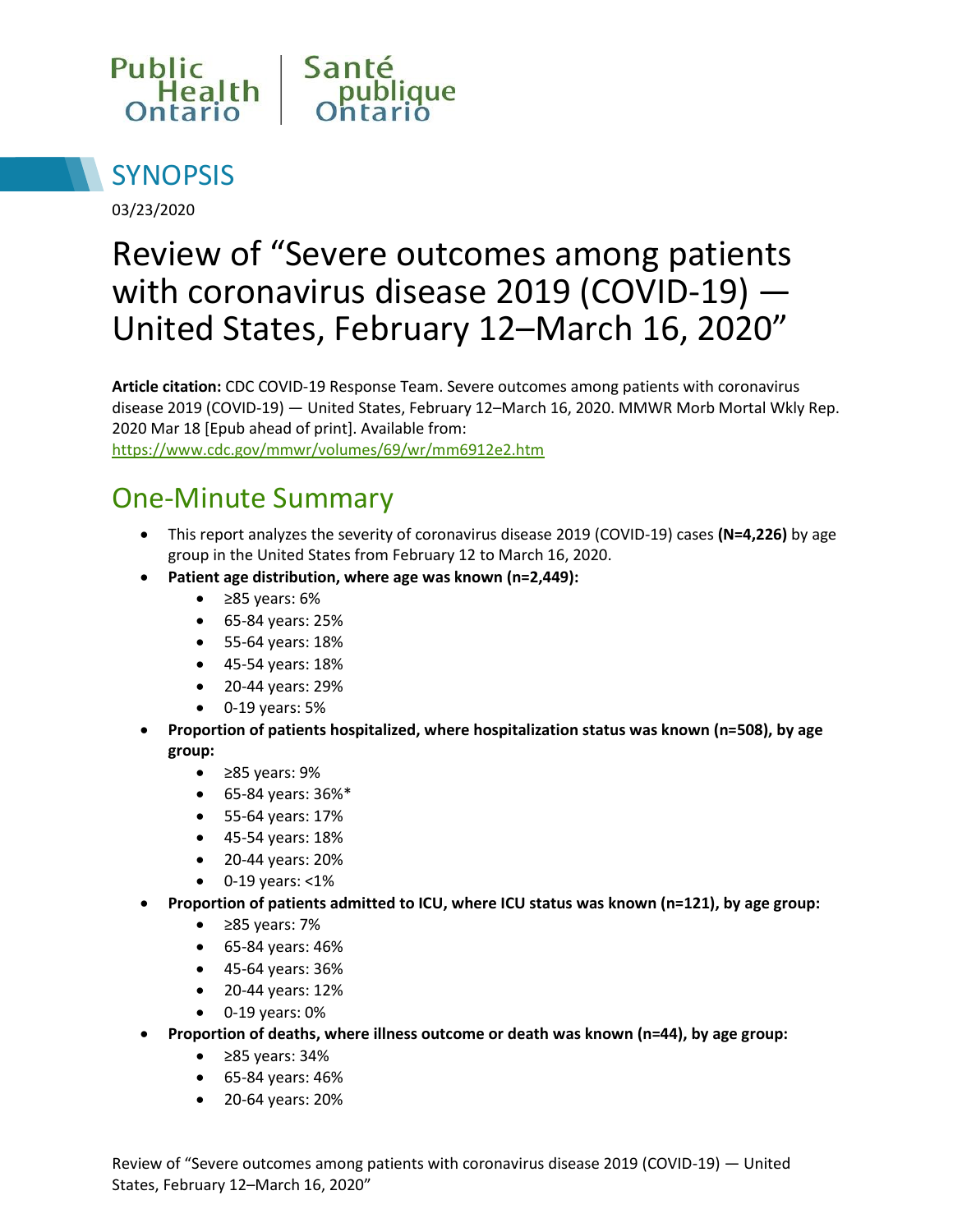- $\bullet$  0-19 years: 0%
- The proportion hospitalized and admitted to ICU increased with age, as did case-fatality.
	- The estimated **case-fatality** ranged from 1.8-3.4% overall and was **highest in persons ≥85** (10-27%).
- Overall, the data suggest the **highest percentages of severe illness and death are among those aged ≥65 years**, but severe illness can occur among adults 20-64 years with COVID-19.
	- Persons aged 0-19 years with COVID-19 had milder illness, with very few hospitalizations and no ICU admissions or deaths.

## Additional Information

- Data included voluntarily reported laboratory-confirmed COVID-19 cases sent to Centers for Disease Control and Prevention from 49 states, Washington DC and three US territories.
- The authors excluded cases among people repatriated to the US from Wuhan, China and Japan (including patients repatriated from cruise ships).
- **Limitations include:** 
	- Missing data for key variables (including hospitalization, ICU admission and death), which likely resulted in an underestimation of outcomes and impacted estimates of case-fatality.
	- Short follow-up time to ascertain outcomes among cases.
	- Data on other risk factors (i.e., underlying health conditions) were unavailable.
	- Likely over-representation of those with travel histories or more severe disease.
	- Limited testing for COVID-19 to date in the US.

#### PHO Reviewer's Comments

 \*The authors state 26% were hospitalized in the body of their article, but their figure indicates a higher proportion.

#### Citation

Ontario Agency for Health Protection and Promotion (Public Health Ontario). Review of "Severe outcomes among patients with coronavirus disease 2019 (COVID-19) — United States, February 12– March 16, 2020". Toronto, ON: Queen's Printer for Ontario; 2020.

#### Disclaimer

This document was developed by Public Health Ontario (PHO). PHO provides scientific and technical advice to Ontario's government, public health organizations and health care providers. PHO's work is guided by the current best available evidence at the time of publication.

The application and use of this document is the responsibility of the user. PHO assumes no liability resulting from any such application or use.

This document may be reproduced without permission for non-commercial purposes only and provided that appropriate credit is given to PHO. No changes and/or modifications may be made to this document without express written permission from PHO.